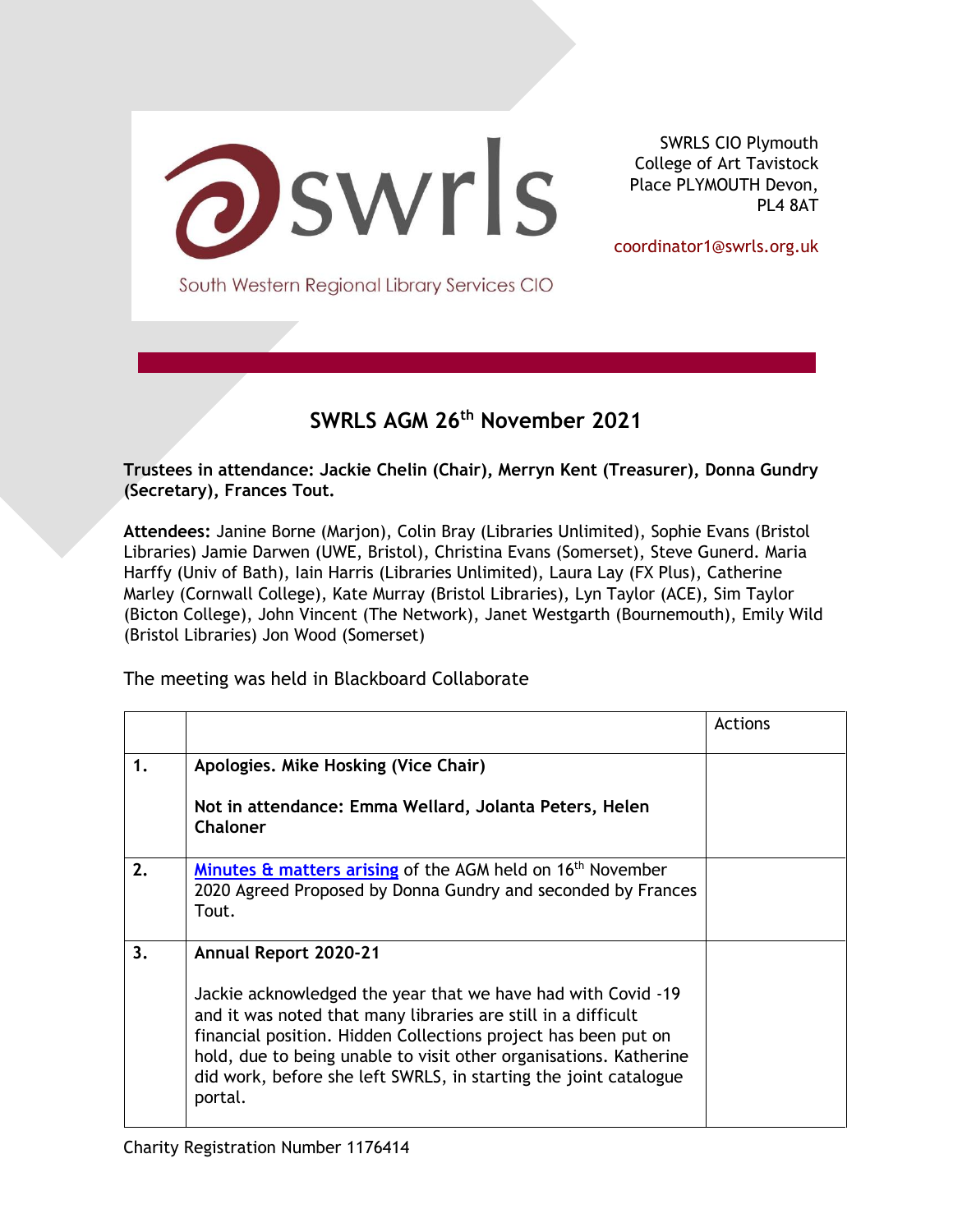|    | Fees were halved during the pandemic - there will be time to<br>discuss this later on in the meeting.                                                                                                                                                                                                                                                                                                                              |               |
|----|------------------------------------------------------------------------------------------------------------------------------------------------------------------------------------------------------------------------------------------------------------------------------------------------------------------------------------------------------------------------------------------------------------------------------------|---------------|
|    | Kate Murray discussed the Word Online project that SWRLS had<br>helped to fund. A partnership across the region, raising the<br>profile of usually underrepresented writers. Originally came on<br>the back of Black Lives Matter. There is a wrap up report which<br>will be share with SWRLS. Next step would be to build on this<br>and discussions are due to take place with Arts Council England.<br>Very positive feedback. |               |
| 4. | Annual accounts 2020-21 and other financial issues                                                                                                                                                                                                                                                                                                                                                                                 |               |
|    | Merryn - Reduction in travel and hospitality, and all training<br>went online, so reserves have increased. The Coordinator post is<br>the largest expenditure. Financially SWRLS is in a good position,<br>at present.                                                                                                                                                                                                             |               |
|    | Going to create a budgetary plan, which will link to the strategic<br>plan- with designated funds to be assigned to specific activities.<br>This is encouraged by the charity commission. Training will be a<br>priority area and we are open to suggestions from members.                                                                                                                                                         | Merryn Kent   |
|    | Merryn thanked Katherine, Caroline Morrison and Andrew<br>Crocker, from Devon County Council for their hard work with the<br>finances.                                                                                                                                                                                                                                                                                             |               |
| 5. | To approve the Annual Report and Accounts (to follow)                                                                                                                                                                                                                                                                                                                                                                              |               |
|    | As members had not had much time to read the annual report,<br>before the meeting, an email will be sent asking for feedback in<br>the next week.                                                                                                                                                                                                                                                                                  | Jackie Chelin |
| 6. | Appointment of Independent Examiners.<br>Francis Clarke are the independent auditors - Merryn is happy to<br>propose that they will continue. Kate Murray seconded this.                                                                                                                                                                                                                                                           |               |
| 7. | Any resolutions: resolutions need to be stated in full<br>No resolutions                                                                                                                                                                                                                                                                                                                                                           |               |
| 8. | <b>Appointment of Trustees:</b><br>Honorary Secretary - Donna Gundry nominated - proposed<br>a.<br>by Jolanta Peters and seconded by Jackie Chelin<br>Ordinary trustees:<br>b.<br>Academic, health and other libraries-<br>-Jolanta Peters nominated - proposed by Donna Gundry<br>and seconded by Frances Tout;<br>- Sim Taylor nominated - proposed by Jackie Chelin and<br>seconded by Donna Gundry.                            |               |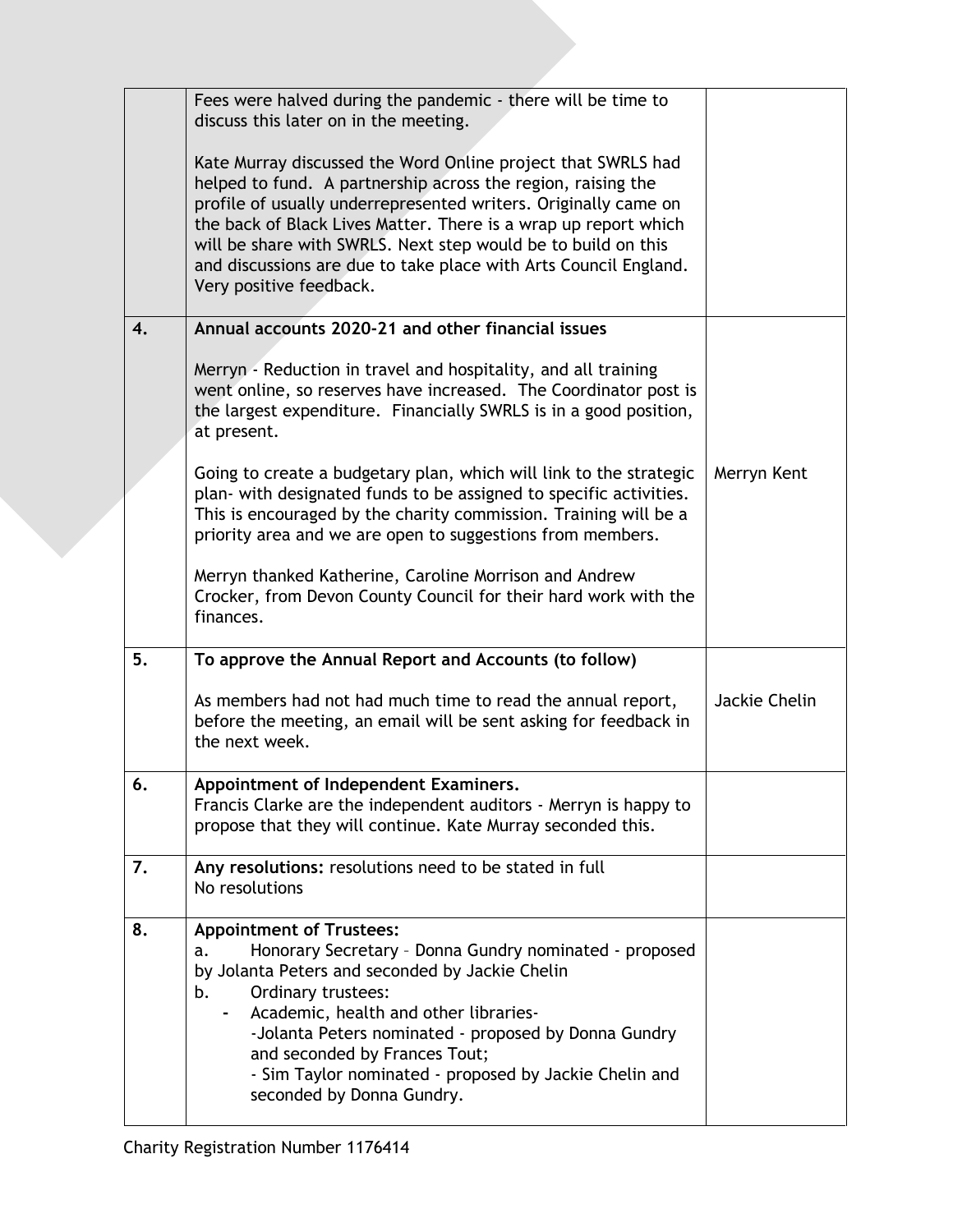|     | Public libraries - no nominations for the two vacancies.<br>Kate Murray mentioned that there is a Libraries<br>Connected (SW) meeting on the 17th December and will<br>raise it there<br>Non-sector specific - Helen Chaloner nominated -<br>proposed by Frances Tout and seconded by Donna<br>Gundry.<br>No objections were received.<br>Sim was welcomed to the board.                                                                                                                                                                                                                                                             | Kate Murray   |
|-----|--------------------------------------------------------------------------------------------------------------------------------------------------------------------------------------------------------------------------------------------------------------------------------------------------------------------------------------------------------------------------------------------------------------------------------------------------------------------------------------------------------------------------------------------------------------------------------------------------------------------------------------|---------------|
| 9.  | <b>SWRLS awards</b><br>Personal achievement (lain Harris, Libraries Unlimited)<br>Jackie introduced lain and congratulated him on the work. lain<br>provided an outline of the project, and his work with vulnerable<br>needing to overcome barriers, e.g. people with visible and<br>invisible disabilities, individuals with addictions and new arrivals<br>(including immigrants).                                                                                                                                                                                                                                                |               |
|     | Initiative (Cornwall College libraries and learning centres)<br>Jackie introduced the project, which was connected to support<br>for users during lockdown, with Live chat being linked to the<br>service to provide additional support. Messages were recorded,<br>to provide information to tutors and provide additional support.<br>One major element was that students didn't need to login to the<br>systems to ask a question, removing a major barrier to delivery.<br>Catherine Marley outlined the project and thanked her<br>colleagues. [See end of minutes for a photo of some of the staff<br>with their certificate.] |               |
| 10. | <b>SWRLS strategic plan 2021-2024</b><br>Jackie outlined the main areas of the report and highlighted that<br>SWRLS has reserves that can be allocated to the actions and<br>developments identified over the next few years.                                                                                                                                                                                                                                                                                                                                                                                                        |               |
| 11. | Membership subscriptions (discussion)<br>Jackie opened the floor to take people's opinions on what kind<br>of subscription rates SWRLS should be considering charging for<br>the coming year. Kate Murray thanked SWRLS for the reduction<br>in cost for the last year and also commented on the reduction of<br>Interlibrary loans and the struggle that public libraries have at<br>the moment and are likely to have for the next financial year.<br>Jackie to email after the meeting, regarding individuals'<br>comments regarding the subscription model.                                                                      | Jackie Chelin |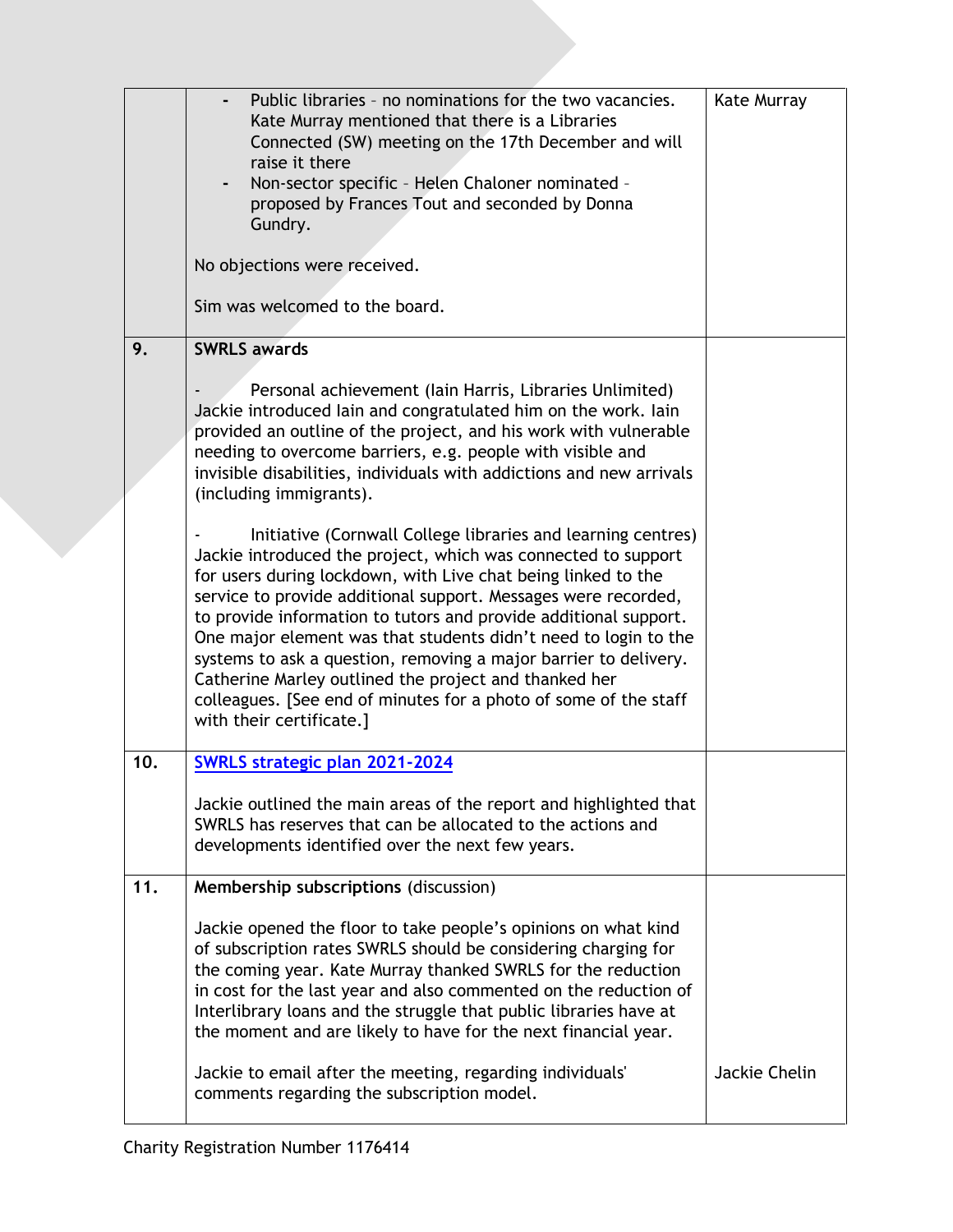|     | Discussion moved on to the Inspiring Leadership course. Sim<br>requested that, next time, this should be by application and<br>Frances Tout mentioned that this should be open to only south<br>west members before offering places at national level. |  |
|-----|--------------------------------------------------------------------------------------------------------------------------------------------------------------------------------------------------------------------------------------------------------|--|
| 10. | Any other business                                                                                                                                                                                                                                     |  |
|     | There were no items.                                                                                                                                                                                                                                   |  |
| 11. | Date and venue of next AGM.                                                                                                                                                                                                                            |  |
|     | November 2022- consideration will be given as to whether this<br>will be a physical or hybrid event.                                                                                                                                                   |  |

## **SWRLS CIO Annual Conference 2021**

# Theme: Providing sanctuary

| Libraries of Sanctuary + questions                                                                       | John Vincent<br>The Network - tackling social<br>exclusion in libraries, museums,<br>archives and galleries<br>(www.seapn.org.uk)           | https://www.s<br>wrls.org.uk/po<br>st/swrls-<br>conference-<br>presentations-<br>november-<br>2021                                                           |
|----------------------------------------------------------------------------------------------------------|---------------------------------------------------------------------------------------------------------------------------------------------|--------------------------------------------------------------------------------------------------------------------------------------------------------------|
| Universities of Sanctuary + questions                                                                    | Jamie Darwen<br><b>Equality Diversity and</b><br>Inclusivity (EDI) Projects Lead<br>(UWE, Bristol)                                          | https://www.s<br>wrls.org.uk/po<br>st/swrls-<br>conference-<br>presentations-<br>november-<br>2021                                                           |
| General discussion about recent<br>efforts to welcome refugees into our<br>communities in the South West | These are some of the web<br>sites shared by colleagues in<br>the chat during the general<br>discussion following the two<br>presentations: | https://www.ex<br>eter.ac.uk/stud<br>ents/wp-<br>support/suppor<br>tfor/asylumsee<br>kersandrefuge<br>es/<br>https://resetuk.<br>org/about/wher<br>e-we-work |